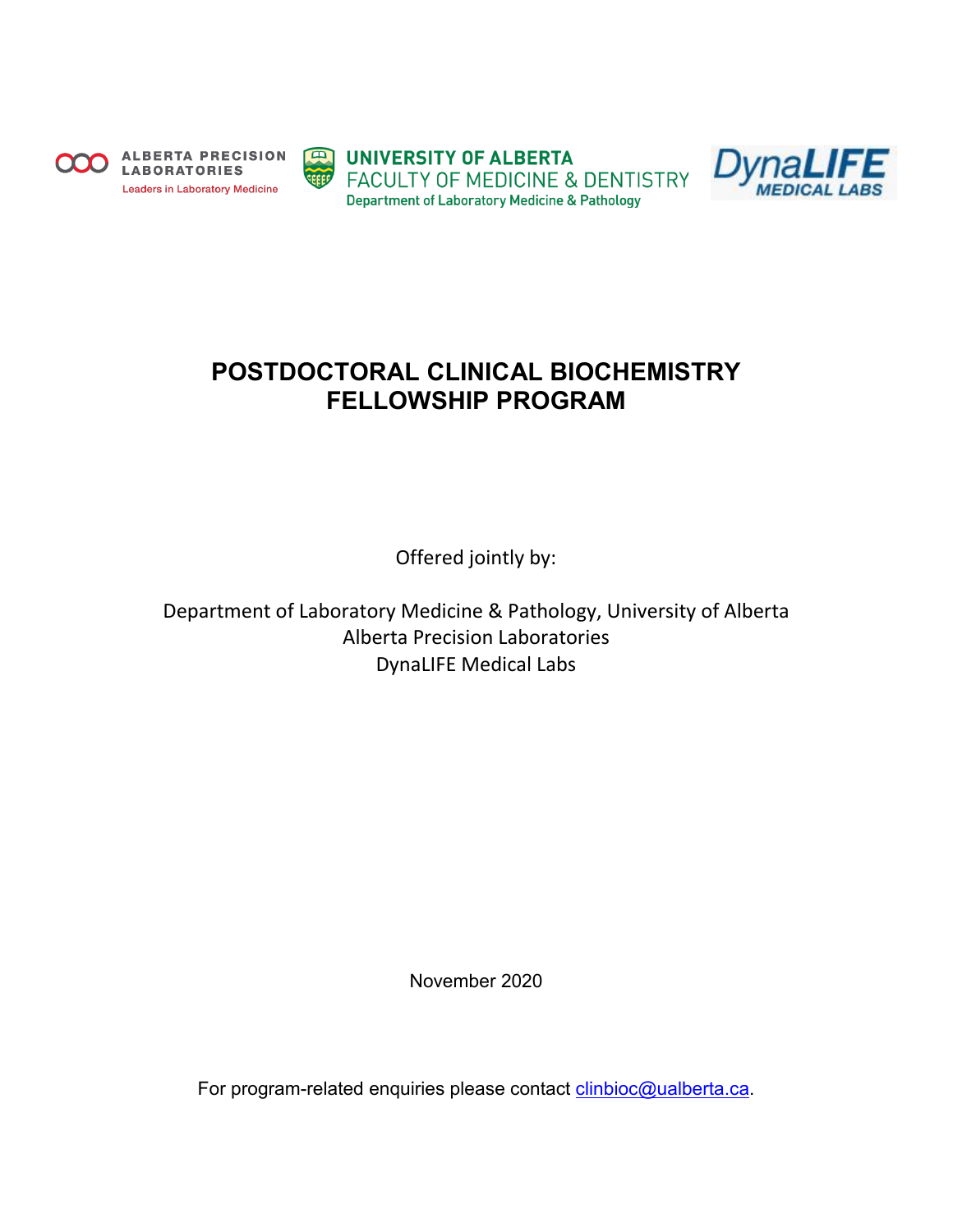# **TABLE OF CONTENTS**

| Introduction                              | $\overline{2}$ |
|-------------------------------------------|----------------|
| <b>Application and Selection Process</b>  | $\overline{2}$ |
| <b>Training Sites and Program Mentors</b> | $\overline{2}$ |
| Curriculum                                | $\overline{4}$ |
| <b>Trainee Expectations</b>               | 6              |
| <b>Mentor Expectations</b>                | 8              |
| Evaluation                                | 8              |
| Remediation                               | 9              |
| Academic Discipline & Appeals Process     | 9              |
| <b>Successful Program Completion</b>      | 9              |

Appendix A – Application and Selection Process (includes Application Form)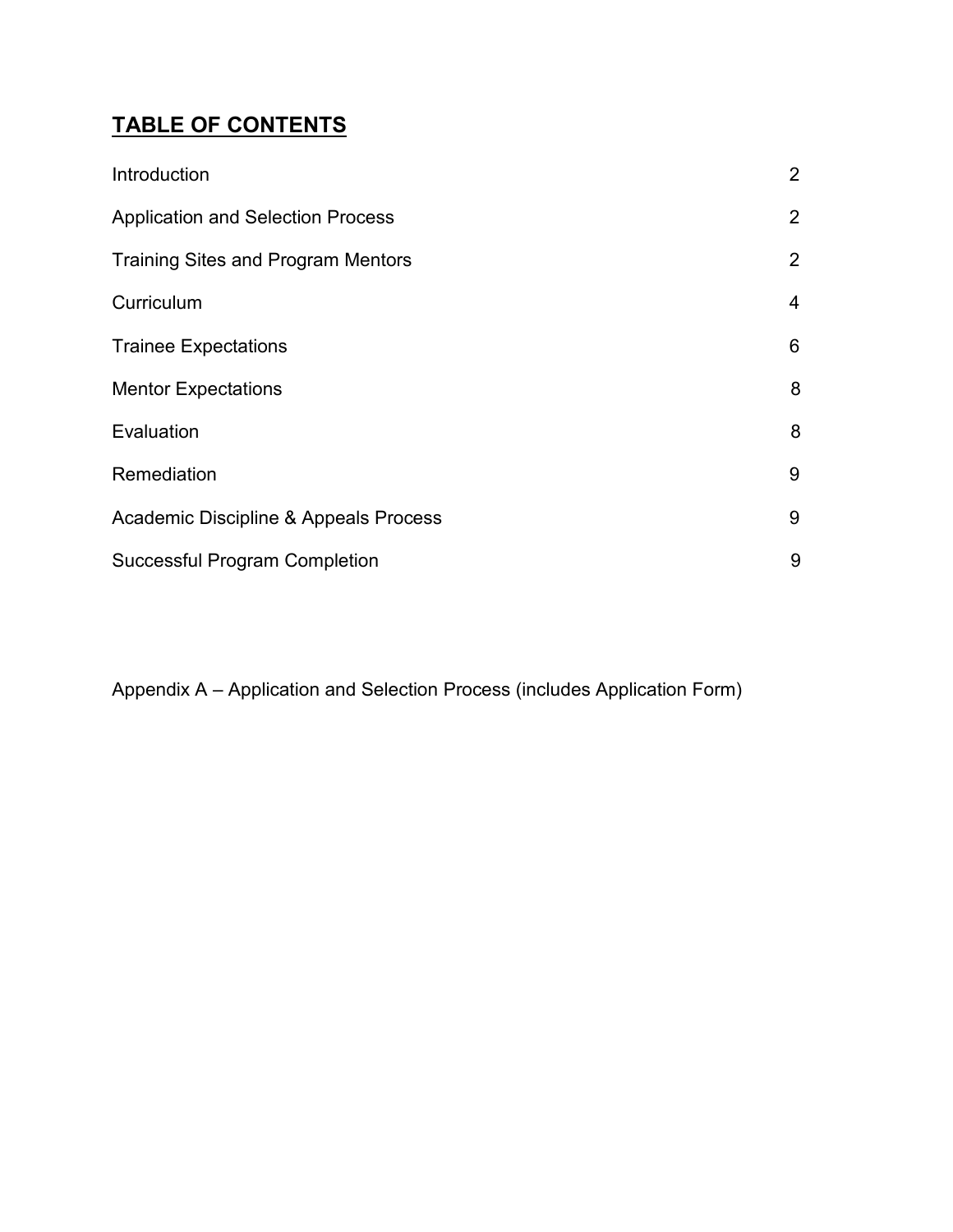# **INTRODUCTION**

Clinical Biochemistry is the branch of laboratory medicine concerned with the study of the measurement and interpretation of biochemical changes in human health and disease. The University of Alberta Postdoctoral Clinical Biochemistry Fellowship Program is a full-time, 2-year program that offers advanced training at the postdoctoral level for qualified individuals. Trainees will receive specialized training in clinical biochemistry with additional basic training in hematopathology, genetics, molecular diagnostics and microbiology. The program is offered jointly by the University of Alberta's Department of Laboratory Medicine & Pathology (LMP), Alberta Precision Laboratories (APL) and by DynaLIFE Medical Labs (henceforth referred to as "DynaLIFE"). The program is accredited by the Canadian Academy of Clinical Biochemistry (CACB) and start date is July 1<sup>st</sup> of the admission year.

Since the period of training is two years, the objectives detailed should be considered the minimum required for satisfactory training in this discipline. The Trainee is expected to attend and participate in appropriate rounds of other clinical disciplines and have informal discussions with clinical biochemists and pathologists. At appropriate times during training, the Trainee will also participate in coursework, seminars, and meetings. During the training period the Trainee will gain theoretical knowledge of clinical and biochemical disease, general laboratory procedures, instrumentation, and analytical methods as outlined in rotation objectives. The Trainee will develop competence in the roles of medical expert, manager, communicator, collaborator, scholar, professional, and health advocate. By the end of the two year training period the Trainee will meet all requirements set forth by the CACB's *2013 Postgraduate Training Program in Clinical Biochemistry* syllabus and will be eligible to apply for certification by the CACB.

# **APPLICATION AND SELECTION PROCESS**

Please see Appendix A.

# **TRAINING SITES AND PROGRAM MENTORS**

Through collaboration with government and private laboratories, this program offers a unique multidisciplinary and innovative Trainee-tailored program that provides opportunities to train in both hospital and community settings. Primary training locations will be within Edmonton. Access to external training sites may also be feasible based on Trainee interest and available funds.

The core medical/scientific mentors of this program consist of the individuals listed below. Time spent in hematopathology, molecular diagnostics, genetics, microbiology and elective rotations will allow the Trainee to work with additional mentors not included here.

Site 1: *University of Alberta Hospital* **Dr. Miranda Brun** Clinical Biochemist, APL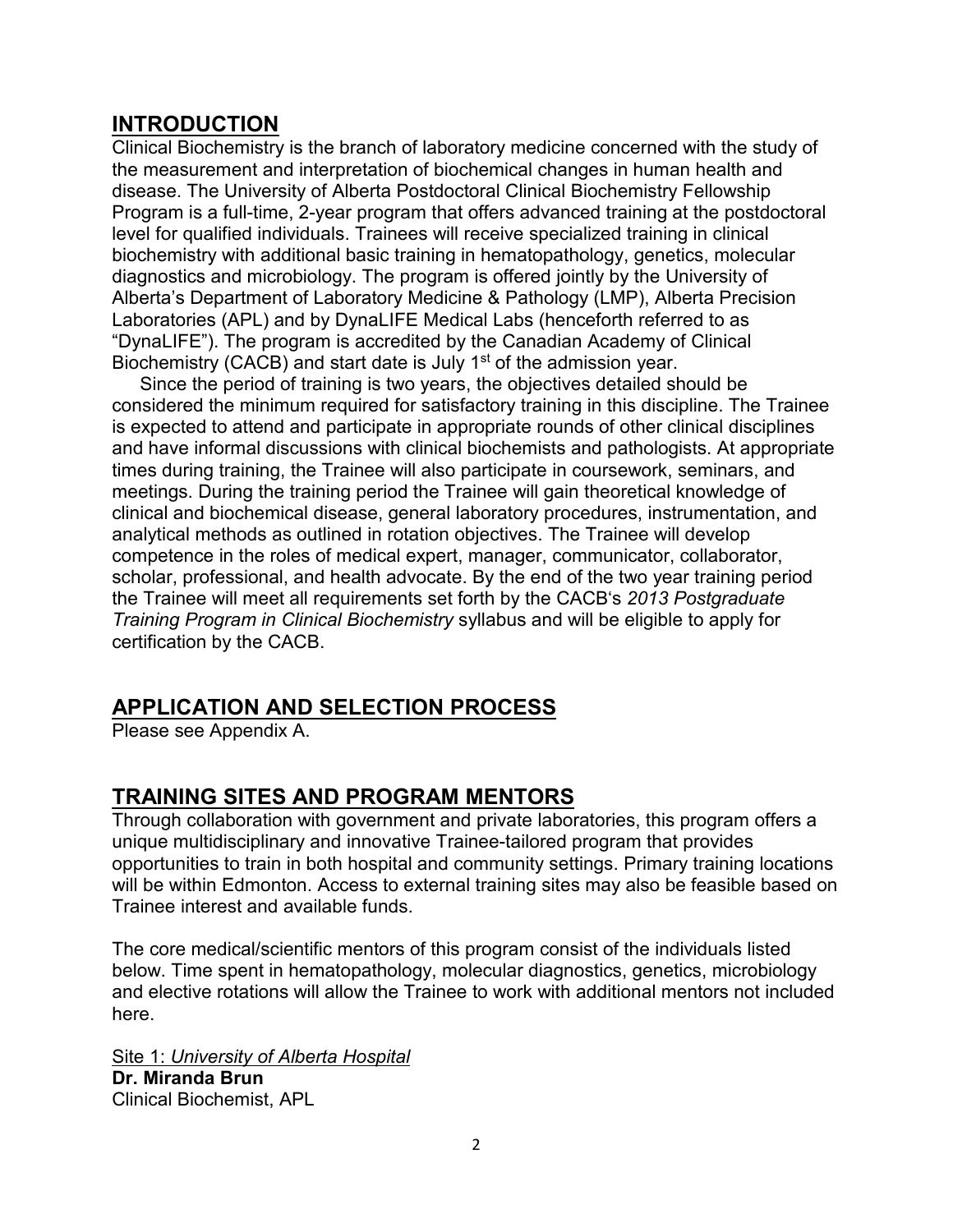Assistant Professor, Dept. of Laboratory Medicine & Pathology

## **Dr. Penny Colbourne**

Clinical Toxicologist, Alberta Precision Laboratories (APL) Clinical Professor, Dept. of Laboratory Medicine & Pathology

# **Dr. Anna Füzéry**

North Sector POCT Medical Lead, APL Associate Clinical Professor, Dept. of Laboratory Medicine & Pathology Clinical Biochemistry Fellowship Program Director

### **Dr. Lauren McNeil**

Biochemical Geneticist, APL Clinical Lecturer, Dept. of Medical Genetics

## **Dr. Joshua Raizman**

Clinical Biochemist, APL Assistant Clinical Professor, Dept. of Laboratory Medicine & Pathology

## **Dr. Ross Ridsdale**

Biochemical Geneticist, APL Assistant Clinical Professor, Dept. of Medical Genetics

### **Dr. Kareena Schnabl**

Section Chief of Biochemistry, North Sector, APL Assistant Clinical Professor, Dept. of Laboratory Medicine & Pathology

### **Dr. Iveta Sosova**

Biochemical Geneticist, APL Assistant Professor, Dept. of Laboratory Medicine & Pathology

### **Dr. Dylan Thomas**

Clinical Biochemist, APL Assistant Clinical Professor, Dept. of Laboratory Medicine & Pathology

### **Dr. Albert Tsui**

Clinical Biochemist, APL Assistant Professor, Dept. of Laboratory Medicine & Pathology

Site 2: *Urban/Suburban/Rural Hospitals* **Drs. Miranda Brun**, **Joshua Raizman**, and **Albert Tsui**

Site 3: *DynaLIFE Medical Labs* **Dr. Terence Agbor**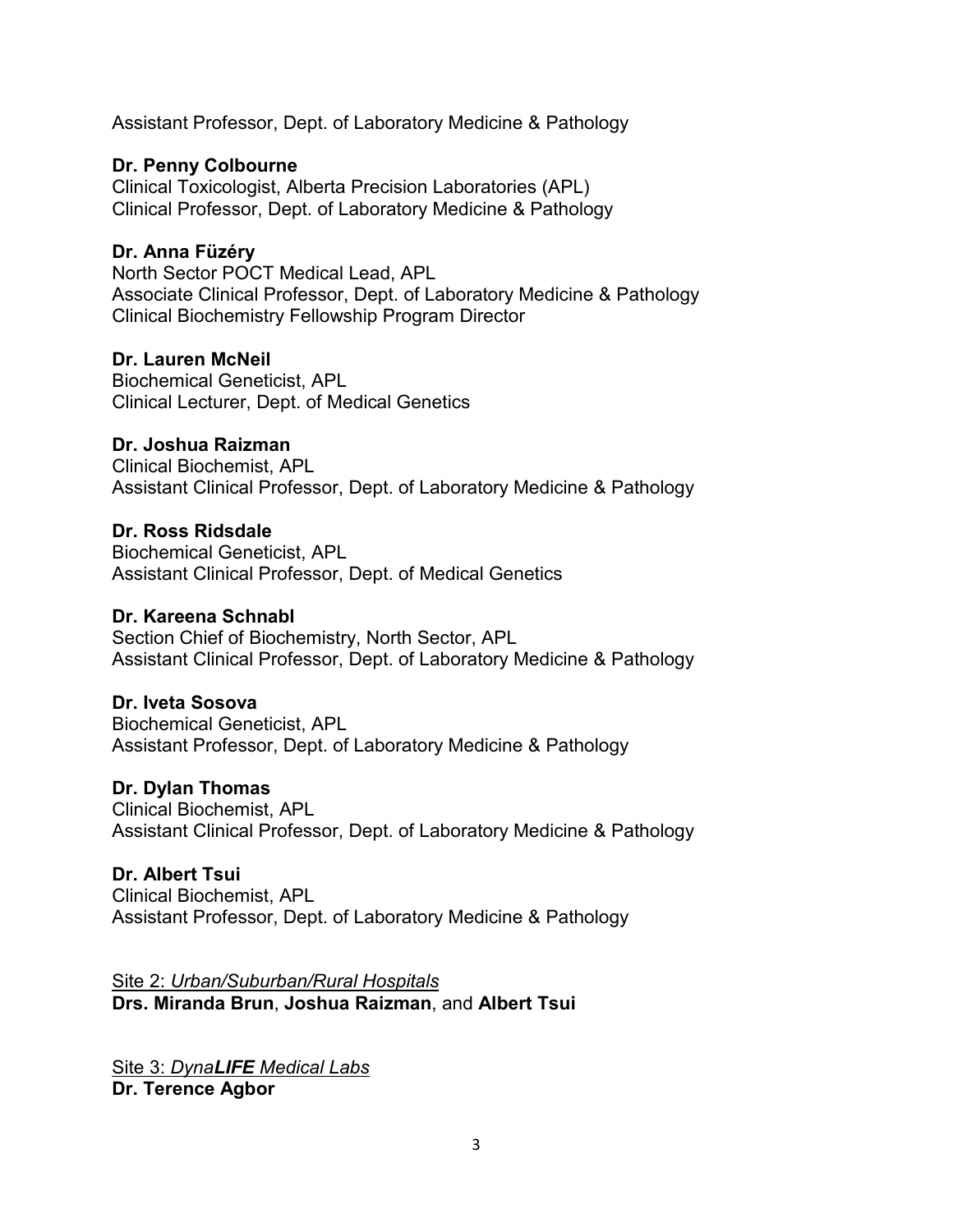Clinical Biochemist, DynaLIFE Assistant Clinical Professor, Dept. of Laboratory Medicine & Pathology

# **Dr. Mathew Estey**

Director of Clinical Biochemistry, DynaLIFE Associate Clinical Professor, Dept. of Laboratory Medicine & Pathology

## **Dr. Victoria Higgins**

Clinical Biochemist, DynaLIFE Clinical Lecturer, Dept. of Laboratory Medicine & Pathology

## **Dr. Ola Ismail**

Clinical Biochemist, DynaLIFE Clinical Lecturer, Dept. of Laboratory Medicine & Pathology

## **Dr. Michelle Parker**

Clinical Biochemist, DynaLIFE Assistant Clinical Professor, Dept. of Laboratory Medicine & Pathology

# **CURRICULUM**

## PDY-1

The first year of this program emphasizes the building of a solid theoretical clinical and analytical background, understanding how clinical biochemists liaise with their clinical colleagues and laboratory staff, and understanding considerations that go into clinical and laboratory decision making. During a rotation the Trainee will (i) observe day-to-day laboratory activities, (ii) have discussions with medical/scientific staff and laboratory staff, (iii) attend laboratory and medical rounds, (iv) present at laboratory rounds, (v) shadow physicians, (vi) lecture to laboratory staff, and (vii) participate in selected dayto-day activities, laboratory projects, and translational research projects. Mentors will ensure that experience is gained in the performance of List 1, 2, and 3 analytes as outlined in Appendix 1 of the *CACB 2013 Postgraduate Training Program in Clinical Biochemistry* syllabus. Towards the latter part of the year, the Trainee will also be included in the biochemistry on-call schedule and will be first on-call with a back-up medical/scientific staff member available for guidance, questions, and feedback.

The Trainee will be expected to complete the following laboratory rotations in PDY-1:

| <b>Rotation</b>               | <b>Duration</b> | Location*         |
|-------------------------------|-----------------|-------------------|
| Safety                        | 1 week          | <b>UAH</b>        |
| Preanalytics                  | 4 weeks         | <b>UAH/USR</b>    |
| Quality                       | 3 weeks         | <b>UAH/USR</b>    |
| Urinalysis                    | 2 weeks         | <b>UAH/USR</b>    |
| High volume general chemistry | 10 weeks        | <b>UAH/USR/DL</b> |
| Point-of-care testing         | 4 weeks         | <b>UAH</b>        |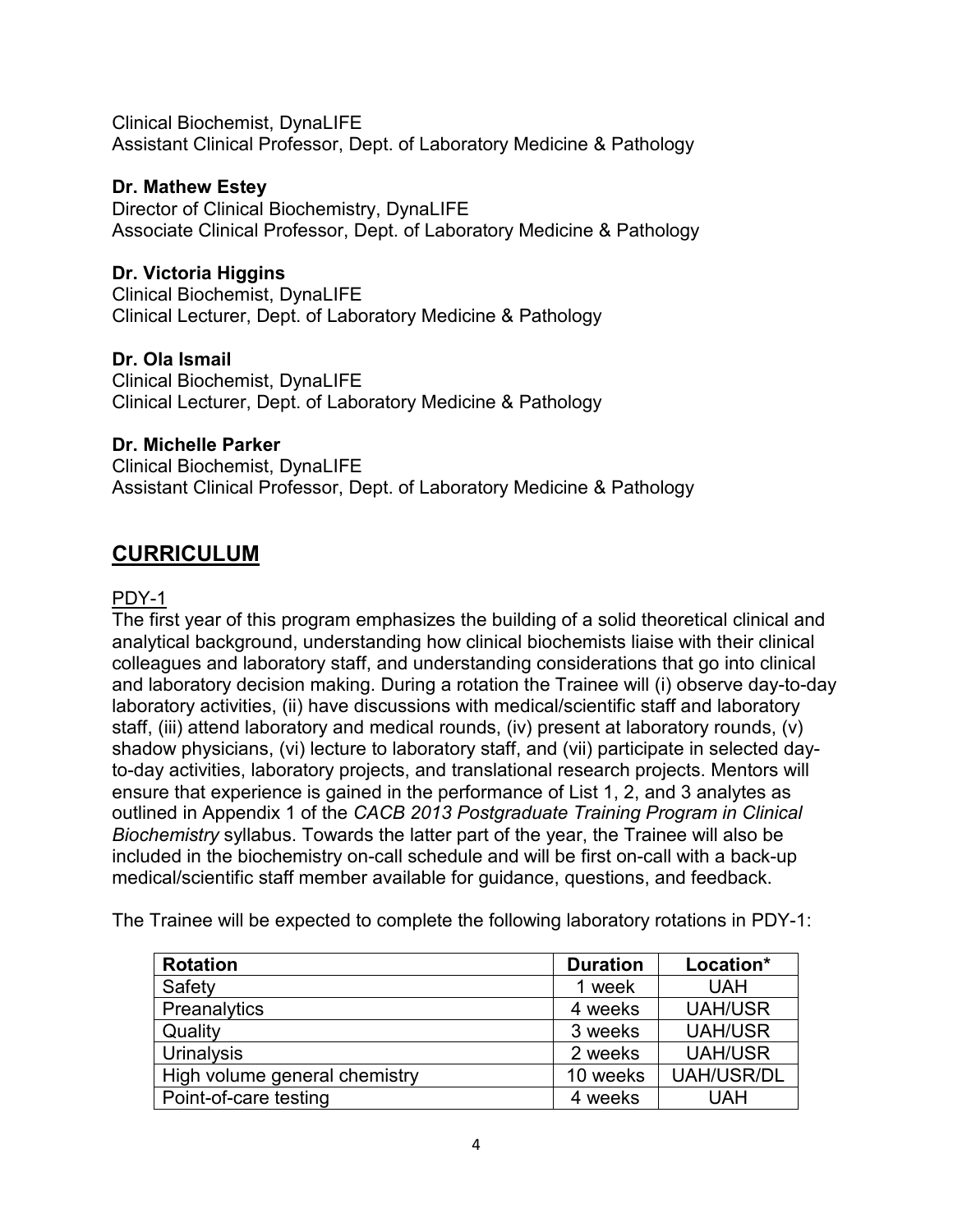| Method evaluation                          | 2 weeks | <b>UAH</b> |
|--------------------------------------------|---------|------------|
| Management and LIS/HIS                     | 1 weeks | <b>UAH</b> |
| Protein electrophoresis, Hemogobinopathies | 3 weeks | DI.        |
| Toxicology, Therapeutic drug monitoring,   | 6 weeks | <b>UAH</b> |
| Trace metals                               |         |            |
| Endocrinology, Immunology, Miscellaneous   | 6 weeks | <b>UAH</b> |
| special chemistry                          |         |            |
| <b>Elective rotations</b>                  | 9 weeks | TRD        |

\*UAH = University of Alberta Hospital; USR = Urban/Suburban/Rural Laboratories; DL = DynaLIFE Medical Labs; TBD = to be determined

The Trainee will be expected to spend 50% of their time in the laboratory and on their rotation assignments. The remaining time should be spent on:

- 1. Required coursework;
- 2. Weekly seminars and monthly academic half-days;
- 3. Attending, preparing for, and presenting at rounds;
- 4. Shadowing clinical staff in medical units;
- 5. Laboratory projects and translational research;
- 6. Participating in on-call service;
- 7. Attending operational meetings;
- 8. Attending scientific conferences.

# PDY-2

The second year of this program emphasizes definition of clinical problems in context of the laboratory, interpretation of results, development of consultative skills, and awareness of proper test utilization. The Trainee will receive exposure to the remaining List 1 analytes and also to additional List 2 and 3 analytes as outlined in Appendix 1 of the *CACB 2013 Postgraduate Training Program in Clinical Biochemistry* syllabus. The Trainee will also continue with on-call responsibilities. The remaining time will be filled with elective rotations in sub-specialty areas of interest to the Trainee. Depending on available funds, the Trainee may choose to visit external training sites in Alberta or elsewhere.

Throughout the year, the Trainee will complete brief rotations in mass spectrometry, prenatal and newborn screening, pediatric biochemistry and biochemical genetics, hematopathology, immunology, allergy, tumor markers, molecular diagnostics, and microbiology/virology (see below).

| <b>Rotation</b>                                 | <b>Duration</b>       | Location*     |
|-------------------------------------------------|-----------------------|---------------|
| Mass spectrometry                               | 4 weeks               | TBD           |
| Prenatal and newborn screening                  | 12 weeks              | <b>UAH</b>    |
| Pediatric biochemistry and biochemical genetics | 4 weeks               | <b>UAH</b>    |
| Tumor markers                                   | variable<br>depending | DL            |
| Hematopathology                                 |                       | <b>UAH</b>    |
| Immunology                                      |                       | <b>UAH/DL</b> |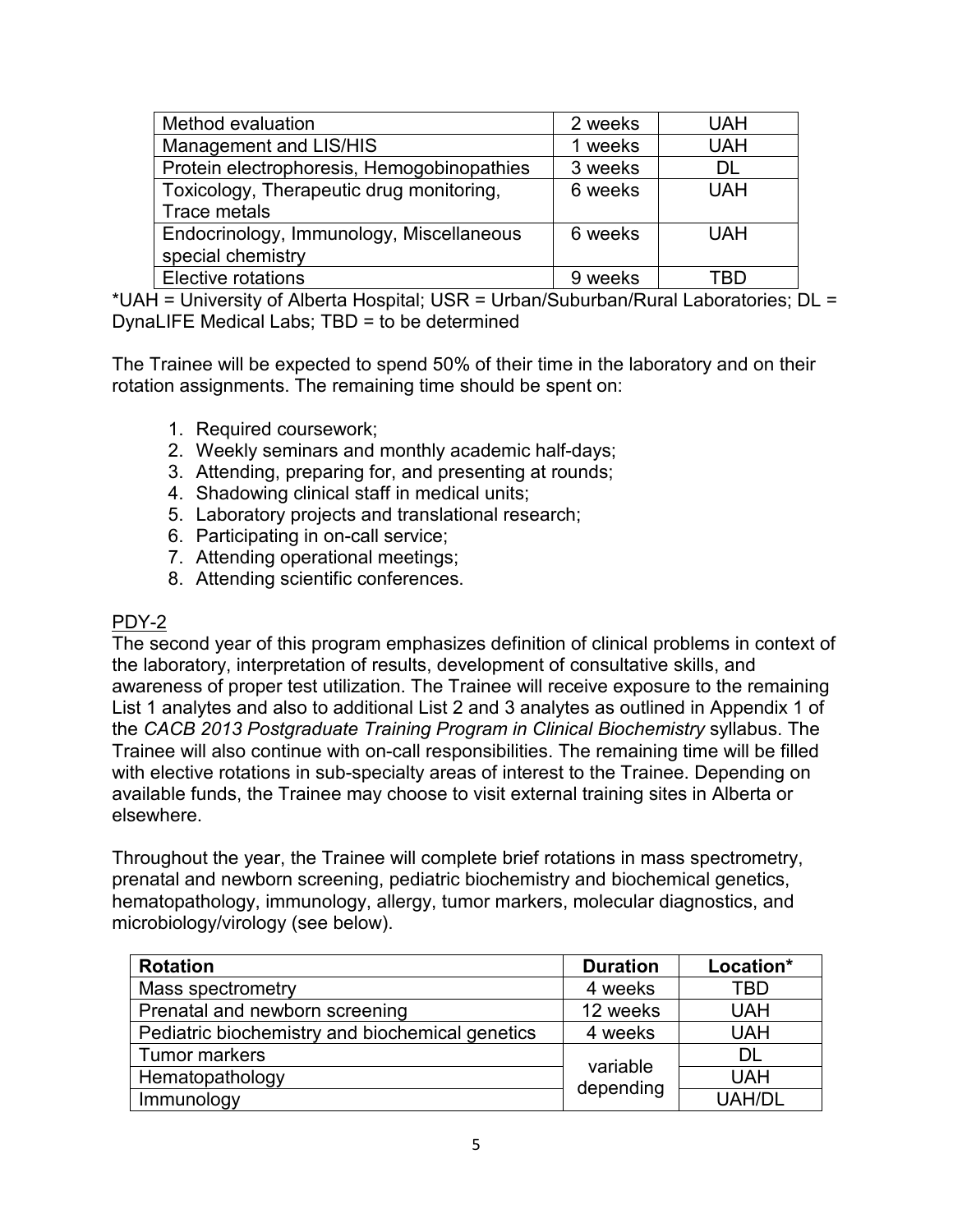| Allergy                   | on Trainee      |            |
|---------------------------|-----------------|------------|
| Molecular diagnostics     | interest        | UAH        |
| Microbiology/Virology     |                 | ProvLab/DL |
| <b>Elective rotations</b> | $\geq$ 20 weeks | TBD        |

\*TBD = to be determined; UAH = University of Alberta Hospital; DL = DynaLIFE Medical Labs; ProvLab = Public Health Laboratory

# **TRAINEE EXPECTATIONS**

# Rotations

- Spend 50% of time on clinical laboratory rotations.
- Meet at least weekly with supervising mentor.
- Complete rotations with a rating of "Good" or better.
- Gain exposure to analytes, diseases, and methods listed in the *CACB 2013 Postgraduate Training Program in Clinical Biochemistry* syllabus.
- Complete a rotation evaluation at the end of each rotation.

### **Coursework**

- Satisfactorily complete two 3-credit courses available through the University of Alberta.
	- $\triangleright$  Satisfactory completion requires a passing grade according to the standards set forth by the University of Alberta.
	- $\triangleright$  Course selection by the Trainee will be done in consultation with the Program Director/Co-Directors, and/or the Clinical Biochemistry Fellowship Committee.
- Successfully complete the online Leadership in Quality Management Certificate Program offered by the Canadian Society of Clinical Chemists (CSCC).

# Research

- Participate in at least one (1) large (i.e. multi-month duration) research project per year. Oral/poster presentation of the research results at a national/ international scientific meeting is required and publications are highly desirable.
- Participate in at least three (3) small research/clinical projects per year. Duration of such research projects may range from several days to several weeks. While these projects may not lead to publications/presentations, they should have an impact on laboratory operations.
- It is highly desirable for at least one of the Trainee's projects to be managementoriented (e.g. lab utilization, clinical and/or lab audit).
- It is desirable, but not mandatory, to design at least one (1) research project during the two years of the Fellowship.

### Education

- Complete literature searches and textbook readings.
- Present at least one (1) time per year at Clinical Biochemistry Monthly Rounds.
- Present at least one (1) time during the two years of the Program at LMP rounds.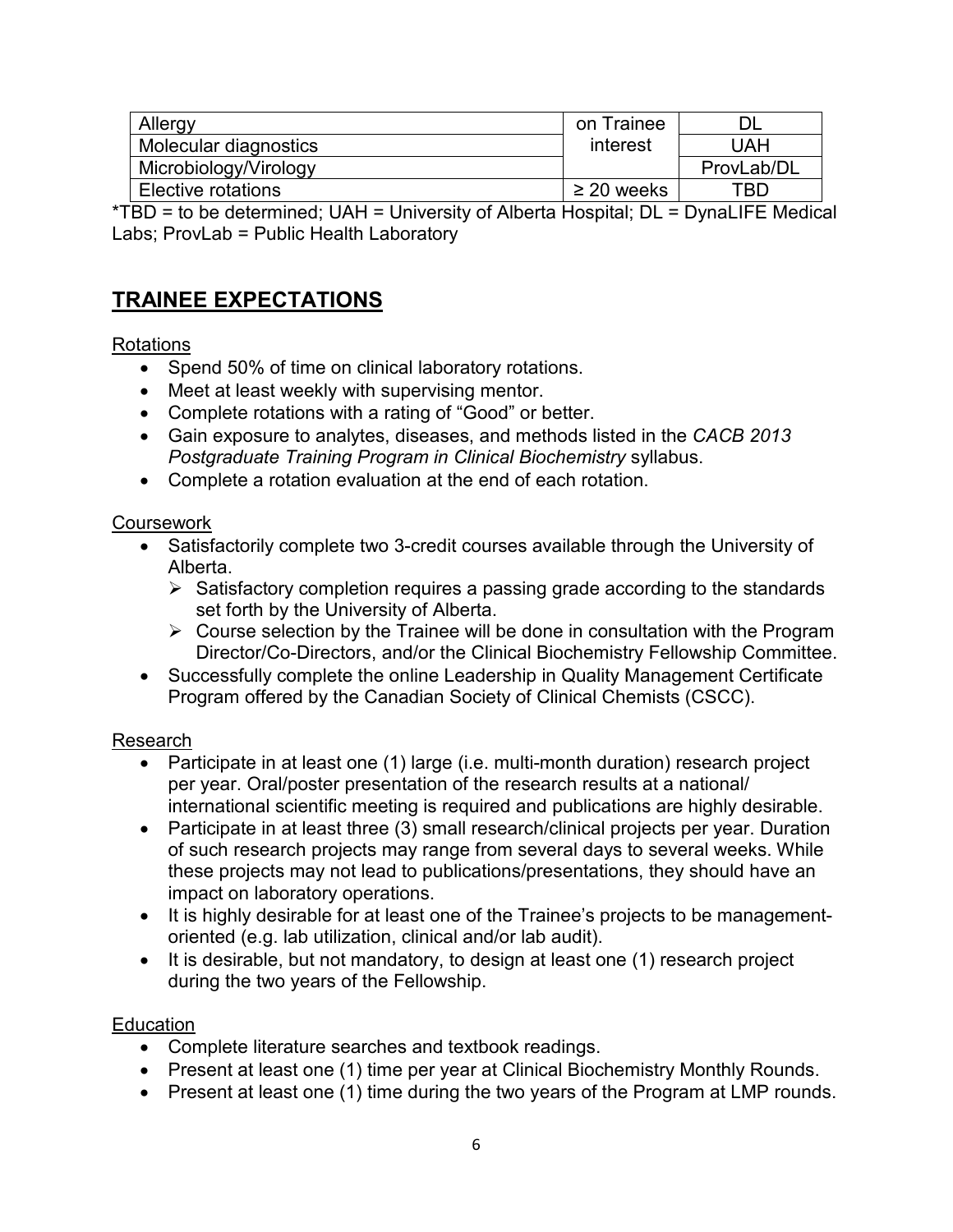- Present at least one (1) time during the two years of the Program to a non-lab audience.
- Present at least two (2) times per year to laboratory staff or Medical Laboratory Science (MLS) students.
- Obtain mentoring experience.
	- $\triangleright$  The Trainee may either mentor an MLS student or may choose to develop and lead at least two case discussions in the MLSCI 460 undergraduate course offered by LMP.

# Continuing Education

- Participate in weekly seminars and monthly academic half-day sessions.
- Regularly attend a variety of rounds (LMP rounds, Clinical Biochemistry Monthly Rounds, clinical rounds, etc.).
- Regularly attend educational webinars.
- Attend the annual fall meeting of the Alberta Society of Clinical Chemists.
- Attend the annual fall meeting, and possibly the annual spring meeting, of the Alberta Society for Human Toxicology.
- Attend the annual scientific conference of the CSCC or the AACC.

# **Other**

- Assume clinical biochemistry on-call responsibilities, with back-up from a medical/scientific staff member.
- Visit clinical facilities (e.g. Edmonton Clinic, ICU, transplant and dialysis units).
- Attend a range of laboratory meetings (e.g. quality, management, preanalytical).
- Meet with the Program Director/Co-Directors at least once every two months.
- Successfully complete written and oral exams at the end of each year.
	- $\triangleright$  Following the first year of training, a satisfactory grade for the written exam is defined as 50% or greater. A satisfactory grade for the oral exam is considered as "Pass".
	- $\triangleright$  Following the second year of training, a satisfactory grade for the written exam is defined as 70% or greater. A satisfactory grade for the oral exam is considered as "Pass".
- Complete any remedial actions deemed necessary by the Clinical Biochemistry Fellowship Committee.

# **MENTOR EXPECTATIONS**

Throughout the fellowship Mentors are expected to:

# Prior to a Rotation

- Assist in developing learning objectives for the Trainee's rotations.
- Make the Trainee aware of available resources and suggested activities to facilitate meeting rotation objectives.

During a Rotation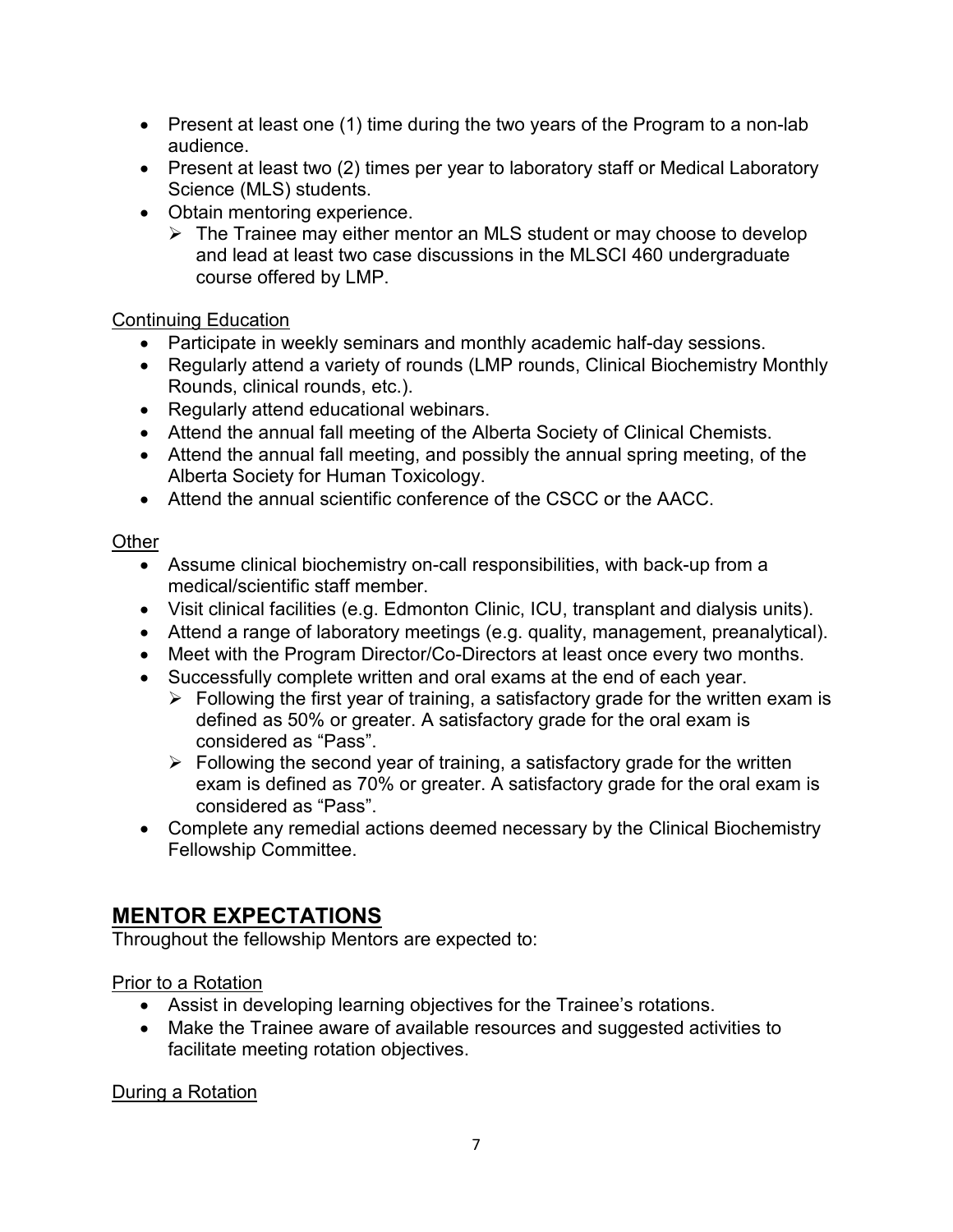- Meet with the Trainee at least once a week to discuss instruments, reagents, methodology, and quality control as well as matters relevant to the ordering, patient preparation and interpretation of investigations pertinent to each area of the laboratory.
- Discuss with the Trainee all consultation requests related to the area.
- Involve the Trainee in physician/patient/laboratory interfacing.
- Arrange opportunities for the Trainee to visit and observe clinical units.

#### After a Rotation

- Complete an evaluation of the Trainee's performance during the rotation and review this assessment with the Trainee.
- Send a copy of the completed and signed evaluation form to the Program Director/Co-Directors for review and record keeping.

Mentors are also expected to participate in tutorial of the Trainee through weekly seminars, monthly academic half-day sessions, and by guiding the Trainee in laboratory and research projects. Mentors may be asked to submit exam questions and serve as examiners for written and oral exams to be completed by the Trainee.

# **EVALUATION**

Trainees will be evaluated on an ongoing basis to ensure that they are progressing as expected and to identify knowledge and/or experience gaps that require additional attention. First, Trainees will be evaluated as they complete their rotations. At the end of each rotation, the Mentor will fill out an evaluation form of the Trainee's performance during the rotation and will review this form with the Trainee. The Mentor will then submit the signed form to the Program Director/Co-Directors for review and record keeping. Trainees will also be evaluated semiannually by the Clinical Biochemistry Fellowship Committee. This assessment will help direct learning needs of the Trainee in preparation for the CACB written and oral certification examinations.

In addition to these evaluations, the Trainee will also be asked to complete written and oral exams at the end of each year of training. The exams will be in the format of current CACB exams and will be used to assess the Trainee's knowledge as well as to provide practice in completing such exams.

# **REMEDIATION**

Trainees accepted into this program are expected to meet or exceed all program requirements. Substandard performance will be identified through post-rotation evaluations, informal feedback from mentors and laboratory staff, end-of-year written and oral exams, and semiannual assessments. Examples of substandard performance include:

- (i) Failing to achieve a passing grade in coursework according to the standards set forth by the University of Alberta.
- (ii) Ratings of "Fair" or "Unsatisfactory" after completion of a rotation.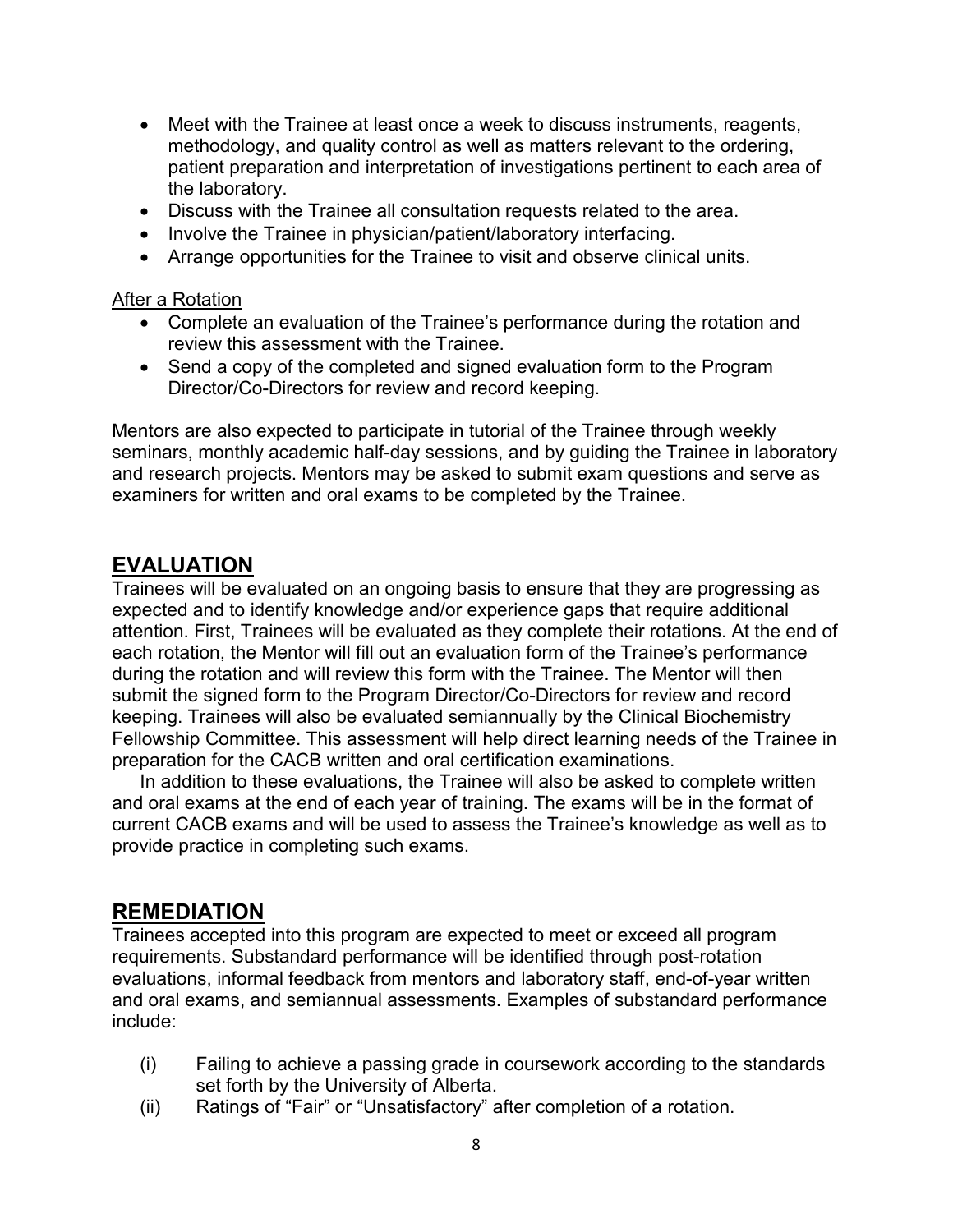- (iii) Failing to achieve satisfactory grades on the written and oral exams completed at the end of each year of the program.
- (iv) Rude behavior toward mentors and/or laboratory staff.

If a trainee performs below program expectations, efforts aimed at rectifying deficiencies will be initiated by the Program Directors/Co-Directors in consultation with the Clinical Biochemistry Fellowship Committee and, if appropriate, program mentors. Remedial processes will be dependent on the particular deficiency but may include:

- (i) Completion of extra assignments that are related to a particular deficiency
- (ii) Additional rotation time in a particular area of the laboratory
- (iii) Auditing of a failed course or of a related course

Any such remedial processes will be followed up with an assessment of the Trainee's improvement or lack thereof. A Trainee will only receive a certificate of completion at the end of the program if she/he has satisfactorily completed all program requirements including remedial processes.

# **ACADEMIC DISCIPLINE & APPEALS PROCESS**

The University of Alberta has developed a detailed process for academic discipline and appeal. Please consult the University of Alberta's Office of Postgraduate Medical Education (PGME) website for more details.

[\(https://www.ualberta.ca/medicine/programs/residency/postgraduateprograms/fellows\)](https://www.ualberta.ca/medicine/programs/residency/postgraduateprograms/fellows)

# **SUCCESSFUL PROGRAM COMPLETION**

Successful completion of this program entails meeting all of the following requirements:

- 1. Meeting all of the expectations set forth in this document
- 2. Demonstration of a solid foundation in the analytes, methods, and skills listed in the *CACB 2013 Postgraduate Training Program in Clinical Biochemistry* syllabus
- 3. Receipt of an overall rating of "Satisfactory" from the Clinical Biochemistry Fellowship Committee during the final Trainee evaluation

Upon successful completion of the program, Trainees will be issued a Certificate of Completion from the University of Alberta's Postgraduate Medical Education Office.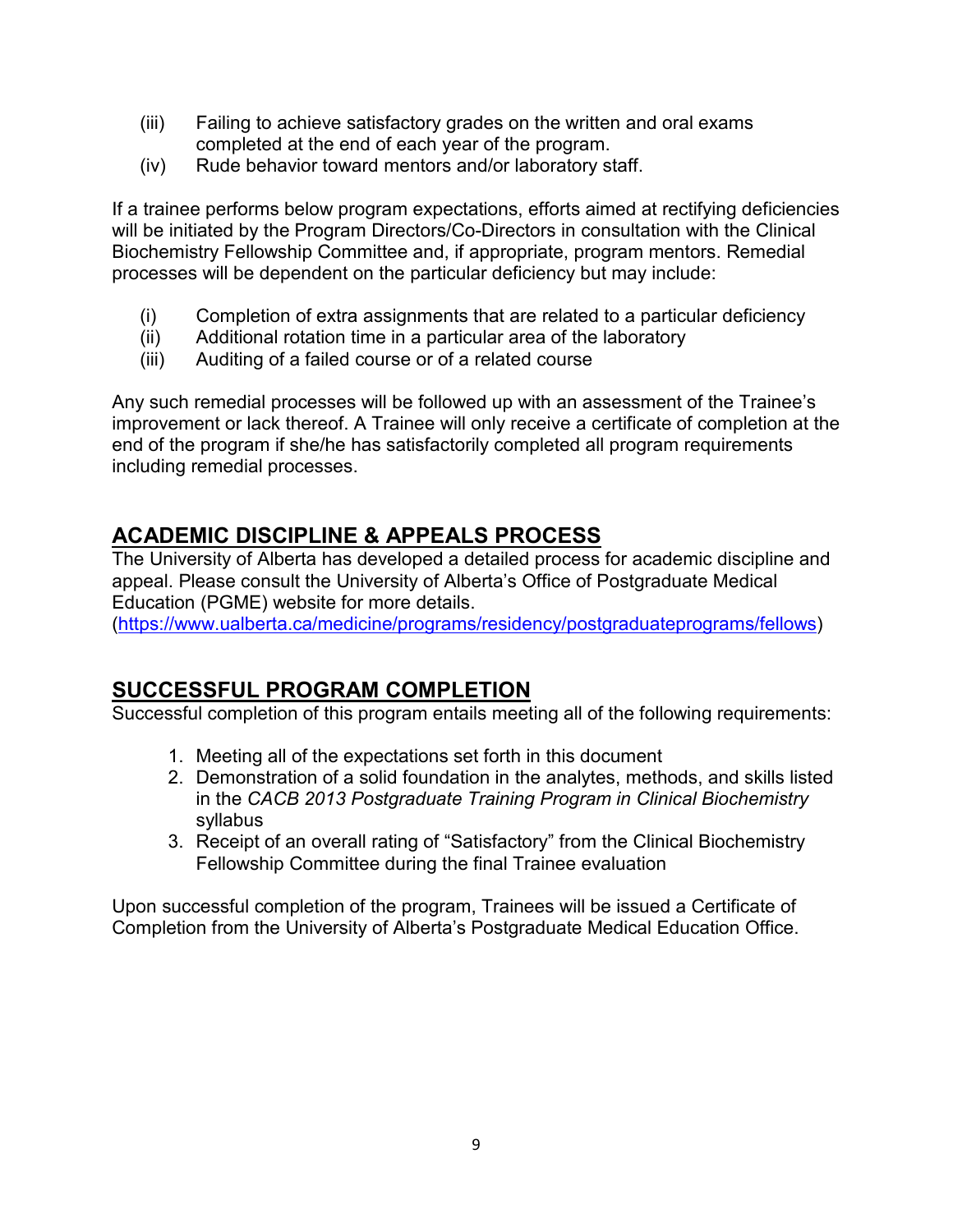# **APPENDIX A - APPLICATION AND SELECTION PROCESS**

Individuals interested in the University of Alberta Postdoctoral Clinical Biochemistry Fellowship Program are invited to submit an application package that consists of a completed application form (see last two pages of this Appendix), a curriculum vitae, a personal letter of interest, academic transcripts and documentation of awarded degrees, a TOEFL score (if applicable), and three references.

Applicants will be evaluated by the Clinical Biochemistry Fellowship Committee and possibly additional clinical biochemists and/or toxicologists in Edmonton according to the following criteria:

- (a) The applicant must have educational qualifications in biochemistry, analytical or pure chemistry, or related life sciences and earned a PhD, MD, or equivalent degree from a university belonging to the Association of Universities and Colleges of Canada, from a Canadian school of medicine, or from an equivalent international institution. Credential assessment is required for university degrees from outside of Canada or the USA.
- (b) Knowledge of biochemistry, physiology, analytical chemistry, molecular biology, immunology, and genetics is ideal.
- (c) Exposure to some, or all, of the disciplines of anatomy, pharmacology, toxicology, pathology, hematology, microbiology, biophysics, epidemiology, and biostatistics is helpful.
- (d) Grades in relevant courses and overall average during graduate studies (min B+).
- (e) The applicant must demonstrate ability for independent research and scholarly activity. Research record, productivity, and relevance of publications to clinical biochemistry will be considered.
- (f) Curriculum development or teaching experience.
- (g) Relevant experience in clinical biochemistry is desirable (e.g. medical laboratory technologist, laboratory scientist, research assistant, or research associate).
- (h) Strong leadership skills, interpersonal communication skills, and community service are important secondary considerations.
- (i) Enthusiasm and commitment of the applicant to the field of clinical biochemistry.
- (j) Knowledge of the career is imperative and may be shown through evidence of visits to clinical laboratories, meetings with clinical biochemists or job shadowing.
- (k) Some knowledge of the Edmonton fellowship program and of Alberta.
- (l) Professional career goals fit with the profession of a clinical biochemist.
- (m) Professionalism in working with teams of health care professionals.
- (n) The applicant has Canadian citizenship or landed immigrant status.

A combination of the initial application package, telephone interviews, and/or on-site interviews will be used for selection of the successful applicant to be admitted into the program.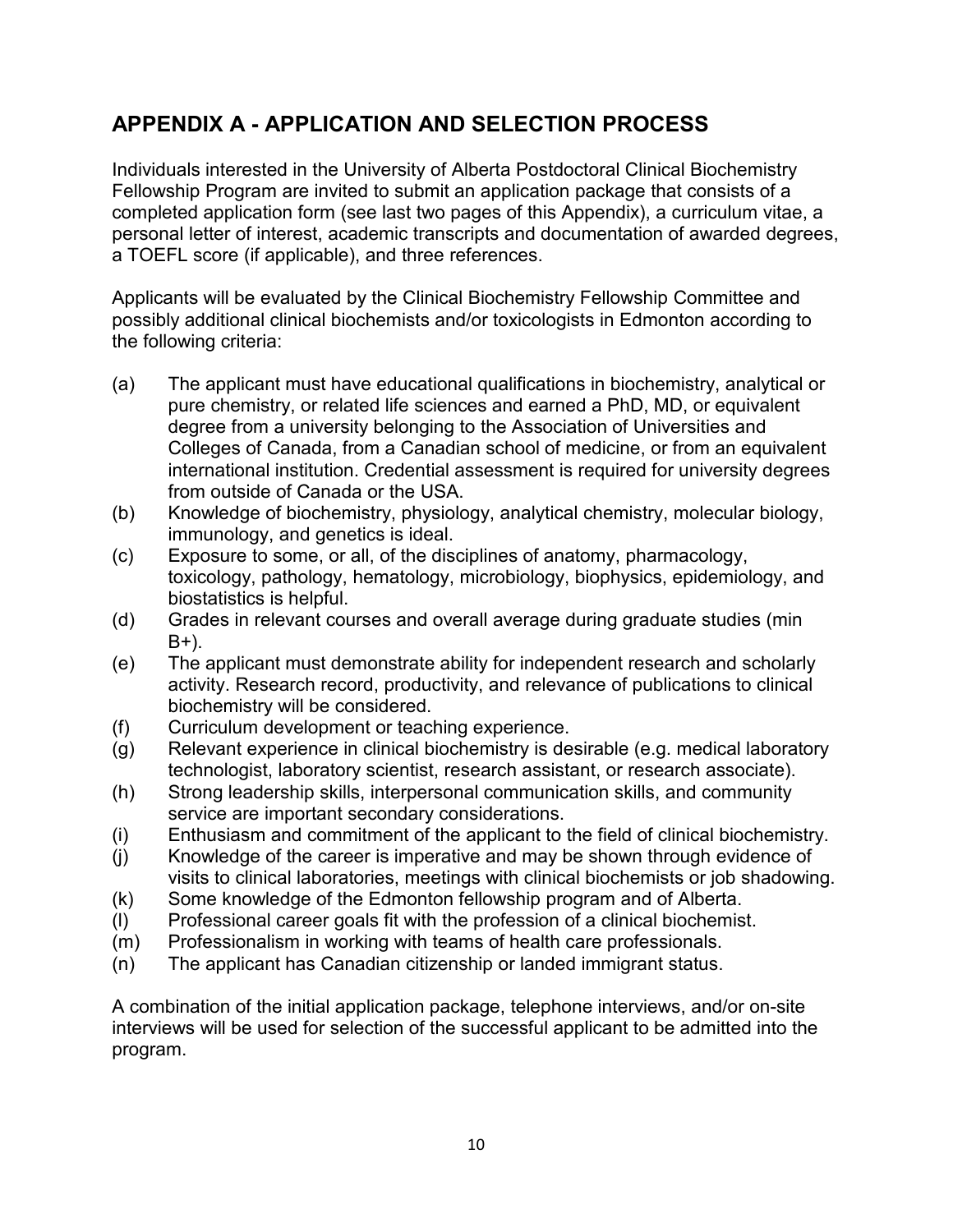





# **POSTDOCTORAL CLINICAL BIOCHEMISTRY FELLOWSHIP PROGRAM**

# **APPLICATION FORM**

#### **Part 1: Personal Information**

| Last Name: | First Name: |
|------------|-------------|
|            |             |

Current Address:

Permanent Address:

Email:

Citizenship:  $\Box$  Canadian Citizen  $\Box$  Permanent Resident

 $\Box$  Other (specify)

First Language:  $\Box$  English  $\Box$  French

□ Other (provide TOEFL)

Date **Applicant Signature** Applicant Signature

 $\Box$  I permit the distribution of information contained within this application form for the purpose of application to the Postdoctoral Clinical Biochemistry Fellowship Program, University of Alberta, Faculty of Medicine & Dentistry, Department of Laboratory Medicine & Pathology.

\_\_\_\_\_\_\_\_\_\_\_\_\_\_\_\_\_\_\_\_\_\_\_\_\_\_\_\_ \_\_\_\_\_\_\_\_\_\_\_\_\_\_\_\_\_\_\_\_\_\_\_\_\_\_\_\_\_\_